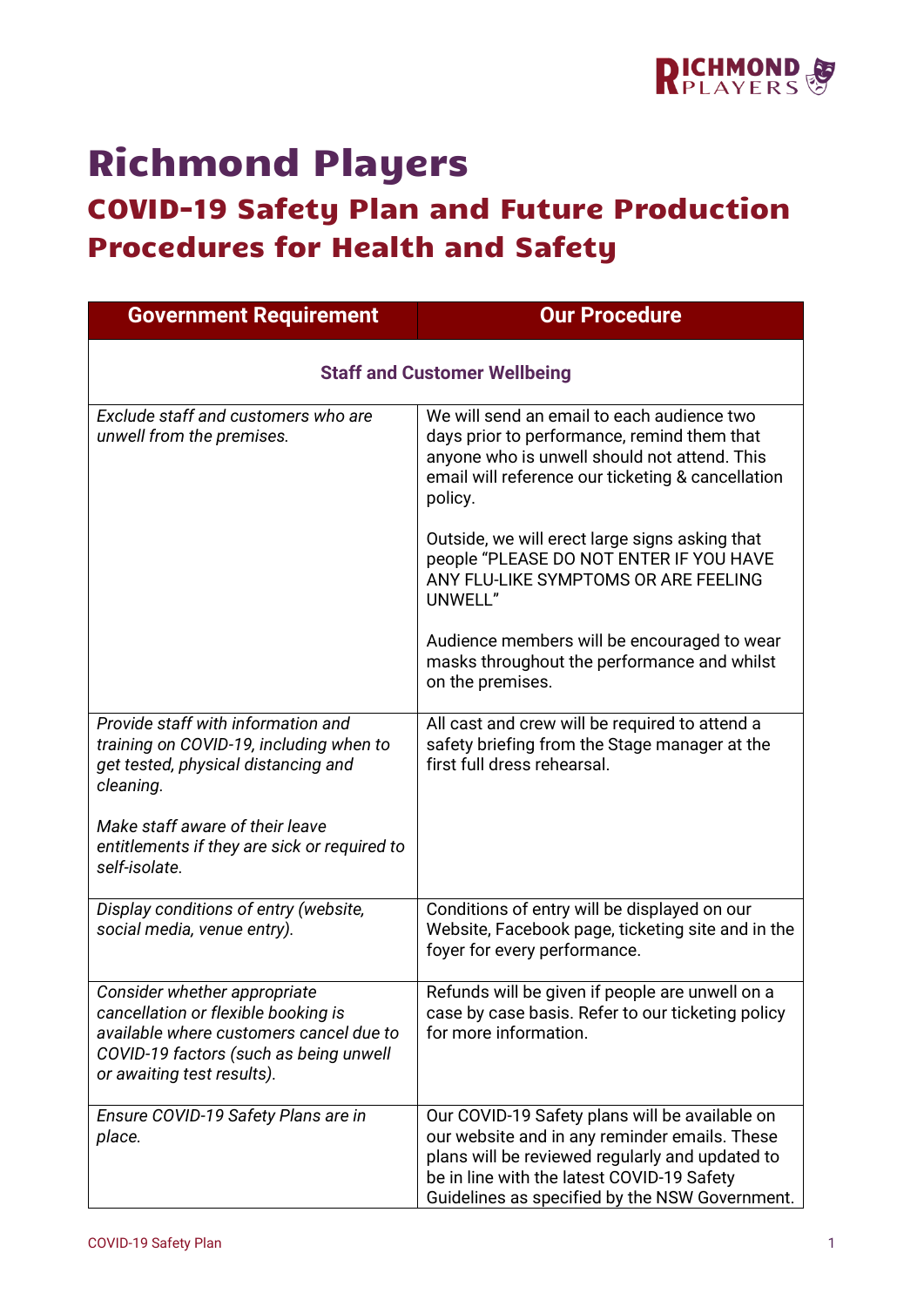

| <b>Physical Distancing</b>                                                                                                                                                                                                                                                                                                                                                                                                                                |                                                                                                                                                                                                                                                                                                                                                                                                                                                                             |  |
|-----------------------------------------------------------------------------------------------------------------------------------------------------------------------------------------------------------------------------------------------------------------------------------------------------------------------------------------------------------------------------------------------------------------------------------------------------------|-----------------------------------------------------------------------------------------------------------------------------------------------------------------------------------------------------------------------------------------------------------------------------------------------------------------------------------------------------------------------------------------------------------------------------------------------------------------------------|--|
| Capacity:<br>One visitor per 2 square metres of space<br>excluding staff or 75% of venue capacity<br>(to a maximum of 1000).                                                                                                                                                                                                                                                                                                                              | We will ensure the latest regulations are adhered<br>too, including social distancing.                                                                                                                                                                                                                                                                                                                                                                                      |  |
| The 75% capacity limit calculation can<br>only be used for seated and ticketed<br>events.                                                                                                                                                                                                                                                                                                                                                                 |                                                                                                                                                                                                                                                                                                                                                                                                                                                                             |  |
| Children count towards the capacity limit.                                                                                                                                                                                                                                                                                                                                                                                                                |                                                                                                                                                                                                                                                                                                                                                                                                                                                                             |  |
| Venues should, in so far as is reasonably<br>practicable, ensure the audience is spread<br>evenly throughout the venue to maximise<br>physical distance between groups. If a<br>venue has multiple sections, no section<br>should be at more than 75% capacity.<br>Consider having face masks available for<br>customers should they choose to wear<br>one, particularly in indoor areas where it<br>may be difficult to maintain physical<br>distancing. | Tickets will be sold as general admission, with<br>seating allocations advised at the performance.<br>Allocations will try to keep groups seated<br>together, with a seat between groups where<br>possible. Seating capacity will not exceed 75%<br>to maximise physical distancing between<br>groups, in accordance with current guidelines.<br>Audience will be encouraged to wear masks<br>while on the premises.                                                        |  |
| Reduce crowding wherever possible and<br>promote physical distancing with markers<br>on the floor in areas where people are<br>asked to queue, such as for ticketing or to<br>order food or drinks. Promote online<br>ticket purchasing and electronic ticket<br>checking where this is available. Use<br>separate doors or rope barriers to mark<br>the entry and exit wherever practical.                                                               | Masking tape will be put outside the entry and<br>on the floor in the hall at 1.5m intervals to help<br>maintain social distancing to the toilets. Ticket<br>sales will all be online and no cash will be taken<br>at performances. No food or drink will be<br>provided to avoid unnecessary queues and<br>crowds. All patrons will be required to follow<br>any/all instructions given by Front of House<br>staff to reduce crowding and maintain physical<br>distancing. |  |
| Consider strategies to manage crowding<br>during an intermission, such as a longer<br>intermission period, encouraging people<br>to take their food or drinks back to their<br>seated area, adding additional food and<br>drink service points and allowing<br>customers to leave and return to the<br>premises during this period.                                                                                                                       | Masking tape will be put on the floor in the hall<br>at 1.5m intervals to help maintain social<br>distancing to the toilets.<br>No Refreshments will be served.                                                                                                                                                                                                                                                                                                             |  |
| High energy dance, as well as singing and<br>wind instruments, can spread COVID-19 if<br>a participant is infected. Additional<br>planning around these activities should be<br>undertaken from a work health and safety<br>perspective, including ensuring 3 metre                                                                                                                                                                                       | We will ensure any high energy activity during<br>the performance maintains the social distance<br>specified in the current guidelines.                                                                                                                                                                                                                                                                                                                                     |  |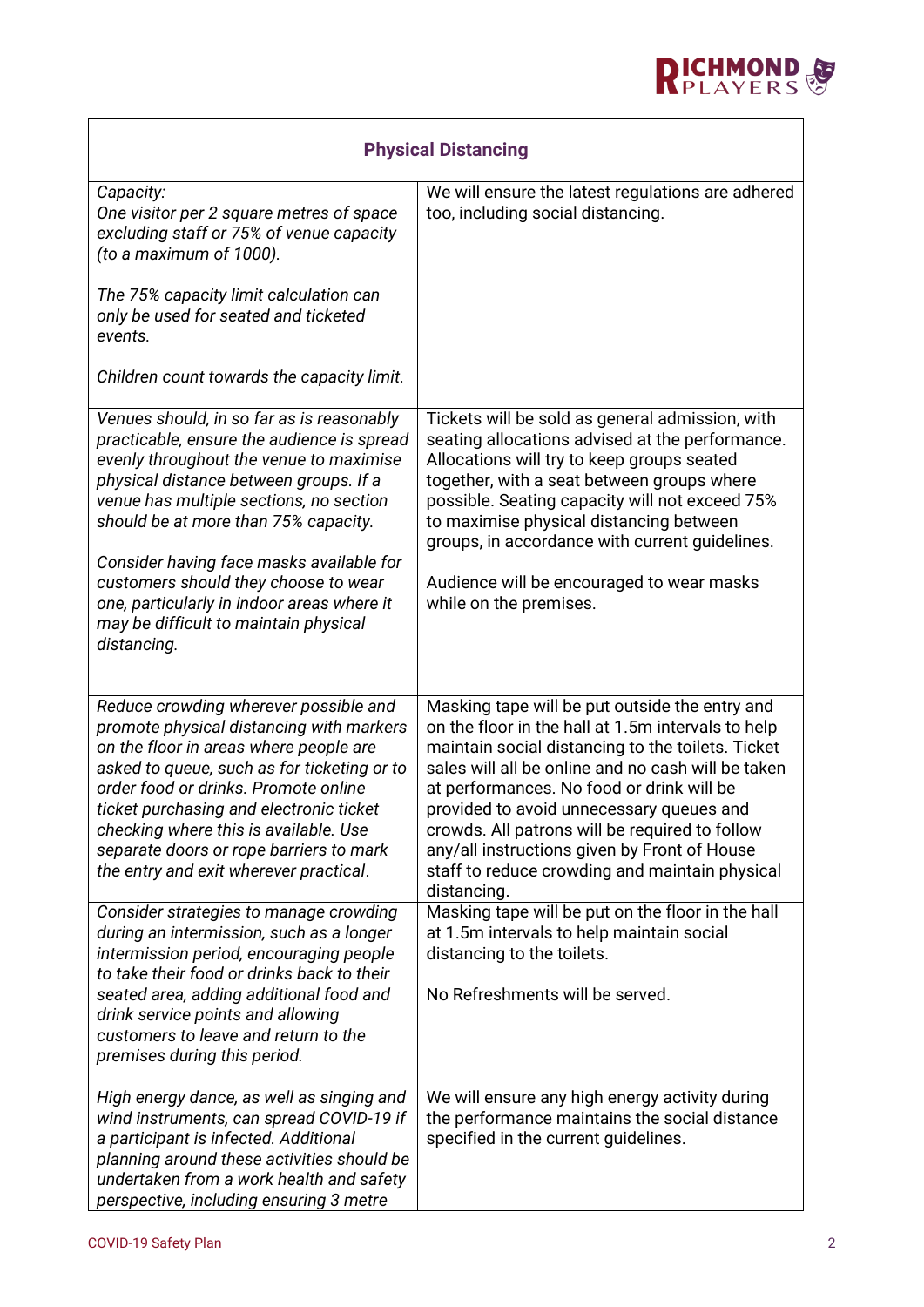

| distance from the audience.                                                                                                                                                                                                                           |                                                                                                                                                                                                                                                                        |
|-------------------------------------------------------------------------------------------------------------------------------------------------------------------------------------------------------------------------------------------------------|------------------------------------------------------------------------------------------------------------------------------------------------------------------------------------------------------------------------------------------------------------------------|
| Where reasonably practical, ensure staff<br>maintain 1.5 metre physical distancing at<br>all times, including at meal breaks and in<br>offices or meeting rooms.                                                                                      | Cast will maintain a 1.5 metre social distance at<br>all rehearsals and in dressing rooms. Except<br>where the direction calls for a more intimate<br>distance.                                                                                                        |
| Use telephone or video for essential staff<br>meetings where practical.                                                                                                                                                                               | Social Distancing will be maintained at all<br>meetings not conducted on the phone or via the<br>video conferencing.                                                                                                                                                   |
| Consider physical barriers such as<br>plexiglass around counters with high<br>volume interactions with customers.                                                                                                                                     | No Refreshments will be served                                                                                                                                                                                                                                         |
| Review regular deliveries and request<br>contactless delivery and invoicing where<br>practical.                                                                                                                                                       | Most of our deliveries are to private residences<br>so are contactless by default.                                                                                                                                                                                     |
| Have strategies in place to manage<br>gatherings that may occur immediately<br>outside the premises.                                                                                                                                                  | Reminder notices regarding social distancing<br>guidelines will be posted on the noticeboard<br>outside the venue 1 hour prior to each<br>performance. QR Codes will also be on display.<br>Front of House will also remind patrons if they<br>see groups forming.     |
|                                                                                                                                                                                                                                                       | An announcement will be played before<br>intermission and at the end of the performance<br>reminding patrons that they must not form large<br>crowds, and to please exit the theatre one row at<br>time, as well as greet people they may know<br>outside, not inside. |
| Coordinate with public transport, where<br>reasonably practical, around strategies to<br>minimise COVID-19 risks associated with<br>transportation to and from the venue for<br>larger shows, if crowding on public<br>transport may occur.           | Minimal public transport is available and private<br>transport is used by most of our audiences, with<br>a substantial amount of free parking available<br>within walking distance of the venue,                                                                       |
| Encourage private transport options to<br>minimise crowding on public transport<br>where practical. Consider whether parking<br>options close to the venue could be<br>discounted or included in the ticket price<br>to support this.                 |                                                                                                                                                                                                                                                                        |
| No more than 5 performers should sing<br>indoors. There is no recommended cap<br>on performers singing outdoors. All<br>performing singers should face forwards<br>and not towards each other, have physical<br>distancing of 1.5m between each other | Our current production is not a musical and does<br>not involve singing.                                                                                                                                                                                               |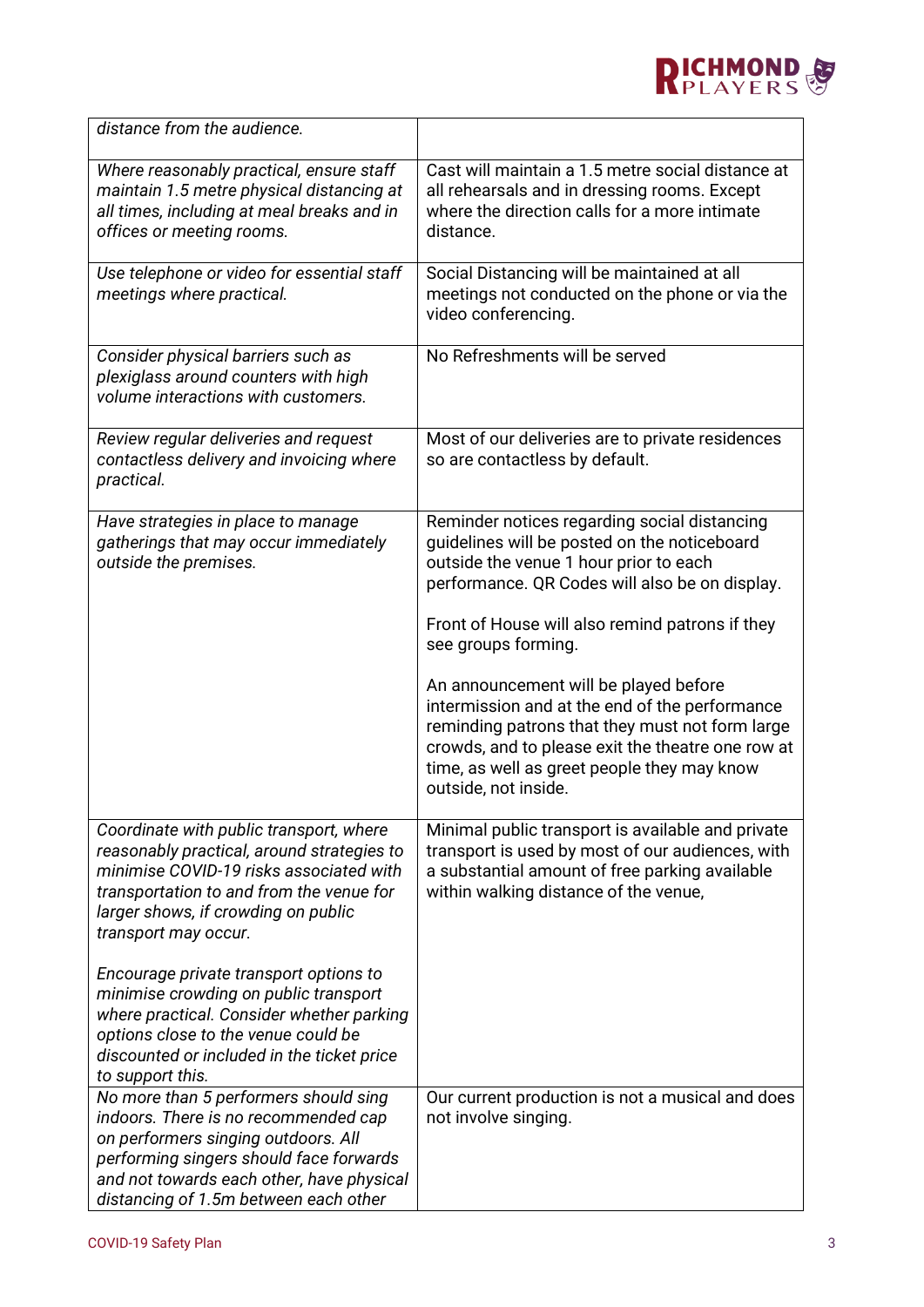

| and any other performers, and be 5m<br>from all other people including the<br>audience and conductor, where practical.<br>In indoor areas, audience members               |                                                                                                                                                                                                                                                                                                                                                                                                                                                                |  |
|---------------------------------------------------------------------------------------------------------------------------------------------------------------------------|----------------------------------------------------------------------------------------------------------------------------------------------------------------------------------------------------------------------------------------------------------------------------------------------------------------------------------------------------------------------------------------------------------------------------------------------------------------|--|
| should not participate in singing or<br>chanting.                                                                                                                         |                                                                                                                                                                                                                                                                                                                                                                                                                                                                |  |
| In indoor areas, alcohol should only be<br>consumed by seated customers. There<br>should be no dancefloors.                                                               | No alcohol or other refreshments will be sold or<br>made available.                                                                                                                                                                                                                                                                                                                                                                                            |  |
| <b>Hygiene and Cleaning</b>                                                                                                                                               |                                                                                                                                                                                                                                                                                                                                                                                                                                                                |  |
| Adopt good hand hygiene practices.                                                                                                                                        | On arrival all cast and crew to hand sanitise at<br>all rehearsals and performances.                                                                                                                                                                                                                                                                                                                                                                           |  |
| Ensure bathrooms are well stocked with<br>hand soap and paper towels or hand<br>dryers.                                                                                   | Front of House personnel to check all<br>bathrooms for supplies and make sure all are<br>well stocked.                                                                                                                                                                                                                                                                                                                                                         |  |
| Have hand sanitiser at key points around<br>the facility, such as entry and exit points.                                                                                  | Front of House to ensure hand sanitiser is<br>available and is used by patrons on entry to the<br>building, and the refreshments room.                                                                                                                                                                                                                                                                                                                         |  |
| Clean frequently used indoor hard surface<br>areas at least daily with<br>detergent/disinfectant. Clean frequently<br>touched areas and surfaces several times<br>per day | Stage crew to wipe down all touched surfaces<br>and handles with disinfectant wipes before and<br>after each run of the show or rehearsal.<br>Stage crew to lightly spray all props and touched<br>set pieces before and after each<br>show/rehearsal.<br>Front of House to wipe down all touched<br>surfaces and handles in the Front of House and<br>refreshments room.<br>Front of House to lightly spray all audience seats<br>before and after each show. |  |
| Maintain disinfectant solutions at an<br>appropriate strength and use in<br>accordance with the manufacturers'<br><i>instructions.</i>                                    | Disinfectant wipes will be made available for<br>use. The bleach spray solution for the Front of<br>House and Stage crew will be diluted to the<br>following breakdown:                                                                                                                                                                                                                                                                                        |  |
|                                                                                                                                                                           | 1:99 diluted household bleach (mixing<br>10ml of bleach with 1 litre of water) can be<br>used for general household cleaning.<br>1:49 diluted household bleach (mixing<br>$\bullet$<br>10ml of bleach with 0.5litre of water) is<br>used to disinfect surfaces or articles<br>contaminated with vomitus,<br>excreta,<br>secretions or blood.<br>This solution must be made fresh each day!                                                                     |  |
| Develop strategies to address cleaning of<br>very high-touch surfaces such as handles                                                                                     | Sanitised wipes will be available for Front of<br>House and for patrons.                                                                                                                                                                                                                                                                                                                                                                                       |  |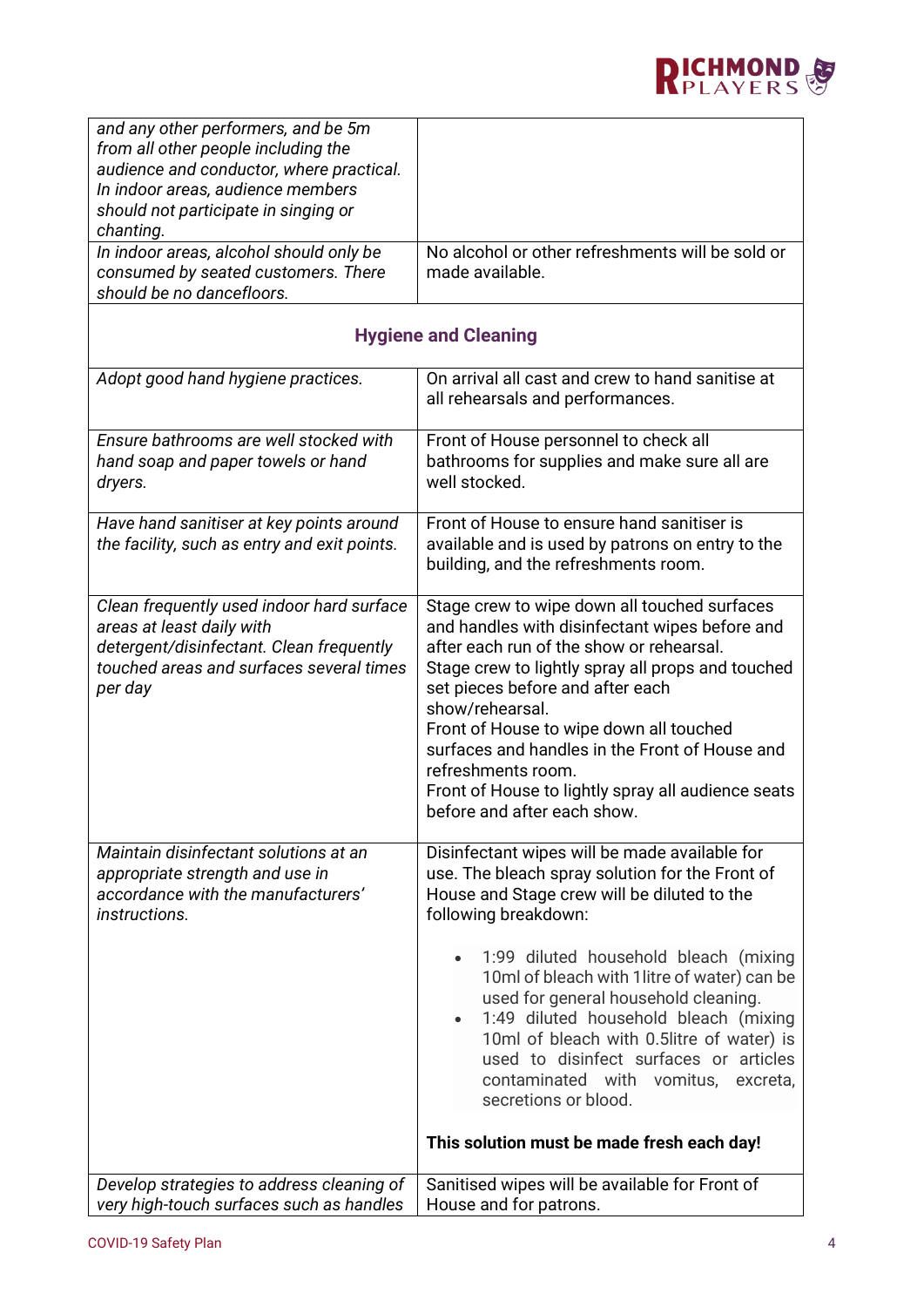

| and chair arms. Consider having                                                                                                                                                                                                                                                                                                                                     |                                                                                                                                                                                                                                                                                                                                                                                                                                                                                                          |  |
|---------------------------------------------------------------------------------------------------------------------------------------------------------------------------------------------------------------------------------------------------------------------------------------------------------------------------------------------------------------------|----------------------------------------------------------------------------------------------------------------------------------------------------------------------------------------------------------------------------------------------------------------------------------------------------------------------------------------------------------------------------------------------------------------------------------------------------------------------------------------------------------|--|
| disinfectant wipes available for                                                                                                                                                                                                                                                                                                                                    |                                                                                                                                                                                                                                                                                                                                                                                                                                                                                                          |  |
| customers to use.                                                                                                                                                                                                                                                                                                                                                   |                                                                                                                                                                                                                                                                                                                                                                                                                                                                                                          |  |
| Staff are to wash hands thoroughly with<br>soap and water before and after cleaning.                                                                                                                                                                                                                                                                                | Disposable gloves will be made available for all<br>staff and crew on cleaning duty. All staff and<br>crew will wash hands with soap and water<br>immediately on completion of their cleaning<br>process.                                                                                                                                                                                                                                                                                                |  |
| Encourage contactless payment options.                                                                                                                                                                                                                                                                                                                              | Contactless payment options will be available at<br>each performance where necessary.                                                                                                                                                                                                                                                                                                                                                                                                                    |  |
| In indoor areas, increase natural<br>ventilation by opening windows and doors<br>where possible, and increase mechanical<br>ventilation where possible by optimising<br>air conditioning or other system settings<br>(such as by maximising the intake of<br>outside air and reducing or avoiding<br>recirculation of air).                                         | Where possible, doors will be left open until just<br>prior to performance, and opened during<br>intermission and immediately upon conclusion<br>of the performance.                                                                                                                                                                                                                                                                                                                                     |  |
| <b>Record Keeping</b>                                                                                                                                                                                                                                                                                                                                               |                                                                                                                                                                                                                                                                                                                                                                                                                                                                                                          |  |
| Keep a record of name and a mobile<br>number or email address for all staff,<br>customers and contractors for a period of<br>at least 28 days.<br>For group bookings, one contact is<br>sufficient to support contact tracing.<br>Ensure records are used only for the<br>purposes of tracing COVID-19 infections<br>and are stored confidentially and<br>securely. | Front of House to collect all contact details of<br>Front of House for the performances and submit<br>them to the secretary at the end of each<br>performance by email.<br>QR Code to be used (Service NSW app).<br>Stage manager to collect all cast and crew<br>contact details and submit them to the secretary<br>at the end of each performance by email.<br>Ticketing to keep the audience contact details<br>from trybooking for the period of 1 month from<br>the close of the last performance. |  |
| Employers should make staff aware of<br>the COVIDSafe app and the benefits of<br>the app to support contact tracing if<br>required.                                                                                                                                                                                                                                 | The Stage manager will make all staff and crew<br>aware of the COVIDSafe app at the stage<br>manager safety briefing at the first full dress<br>rehearsal.                                                                                                                                                                                                                                                                                                                                               |  |
| Cooperate with NSW Health if contacted<br>in relation to a positive case of COVID-19<br>at your workplace and notify SafeWork<br>NSW on 13 10 50.                                                                                                                                                                                                                   | All cooperation will be given to the NSW Health<br>if contacted to any positive case of COVID-19.<br>SafeWork NSW will be notified ASAP after a<br>positive case is confirmed.                                                                                                                                                                                                                                                                                                                           |  |

## **Publication Information**

| <b>Publication Date</b> | <b>Version number</b> | <b>Summary of changes</b>                                                                                                                            |
|-------------------------|-----------------------|------------------------------------------------------------------------------------------------------------------------------------------------------|
| 19/11/20                | 1.0                   | Original document                                                                                                                                    |
| 12/1/21                 | 1.1                   | Increased capacity to 75% in accordance with current guidelines, use of<br>QR Code using Service NSW app, requirement for audience to wear<br>masks. |
| 21/2/21                 | 1.2                   | Changed to 2 square metre rule, in line with regulations changing on<br>Feb 12                                                                       |